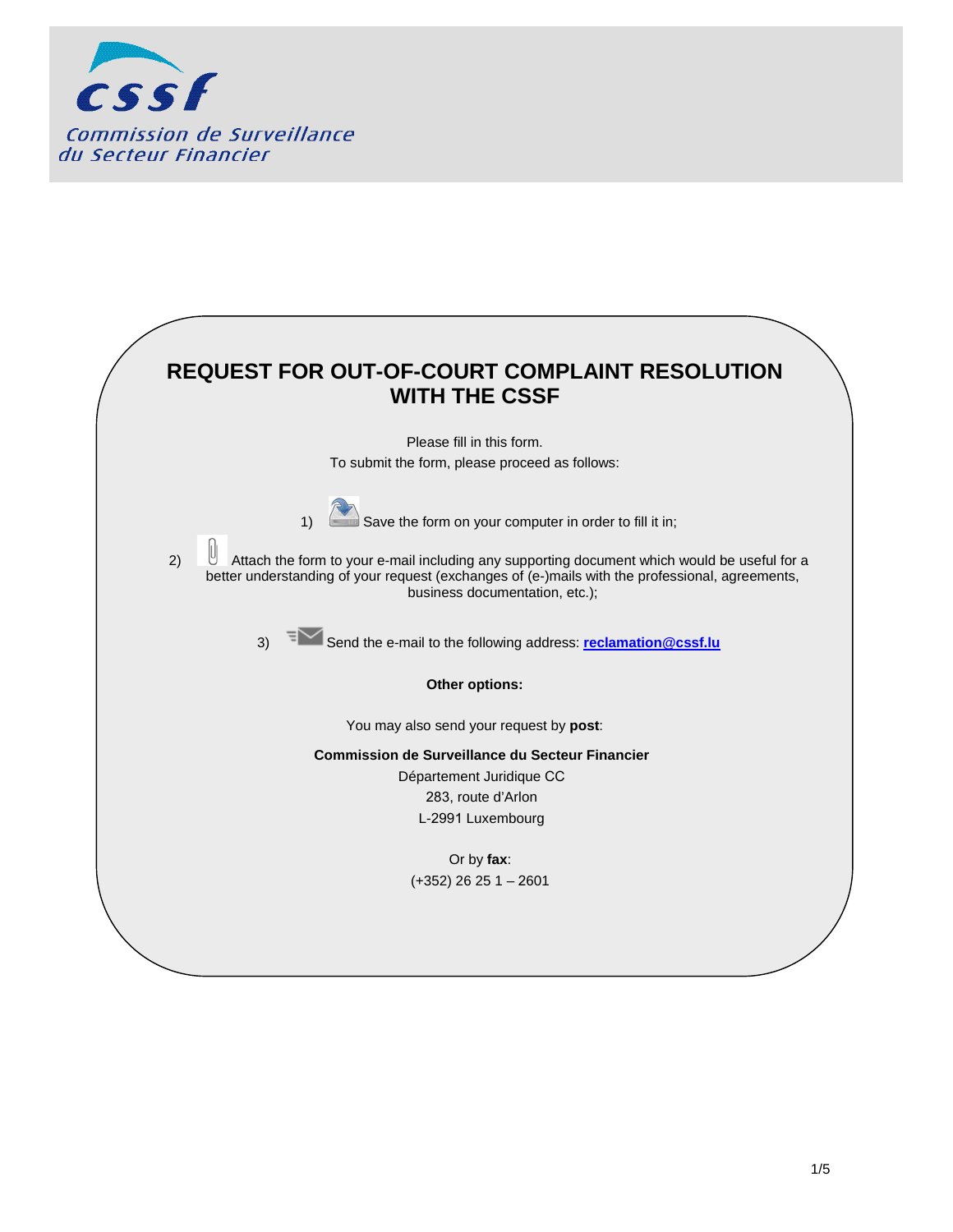### **1. General Information**

(\* mandatory fields)

(\*\* also mandatory fields if the applicant is represented)

## **1.1. The applicant is a natural person**



#### **1.2. The applicant is a legal person**

| Name of the company*                             |  |
|--------------------------------------------------|--|
| Name of the legal representative of the company* |  |
| Registered office <sup>*</sup>                   |  |

#### **1.3. Representative of the applicant[1](#page-1-0)**

Last name, first name of the representative\*\* Capacity of the representative (e.g. lawyer)\*\*

### **1.4. Contact details**

| Address <sup>*</sup> (street and number) |  |
|------------------------------------------|--|
| Zip code*                                |  |
| $City^{\star}$                           |  |
| Country*                                 |  |
| Phone number                             |  |
| Mobile phone number                      |  |
| E-mail address                           |  |

<span id="page-1-0"></span><sup>1</sup> The applicant has access to the complaint procedure without having to obtain a lawyer or legal adviser. The applicant may also seek an independent opinion or be represented or assisted by a third person at all stages of the procedure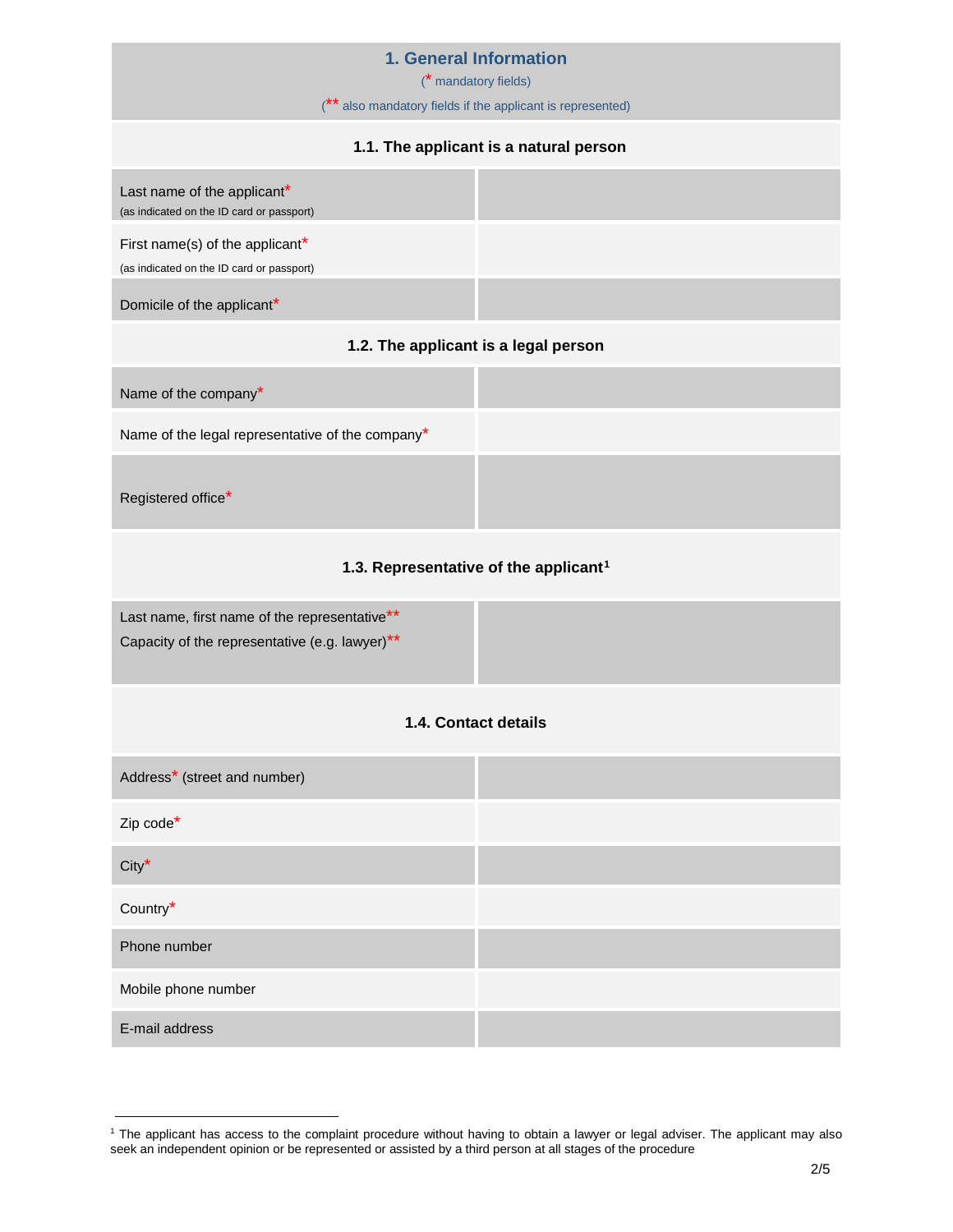| 2. Professional concerned by the request                                                                  |  |
|-----------------------------------------------------------------------------------------------------------|--|
| Name of the professional concerned by the request*                                                        |  |
| Product or service concerned by request (for instance<br>bank account, credit card, portfolio management) |  |

## **3. Information pertaining to your complaint\***

The request shall include a detailed description of the facts  $2$  underlying the complaint and of the steps that have been already taken (the description of the complaint may also be attached as a separate document).

The request can be filed in Luxembourgish, German, English or French.

<sup>&</sup>lt;sup>2</sup> If the underlying facts are complex and manifold, a chronological presentation may prove useful.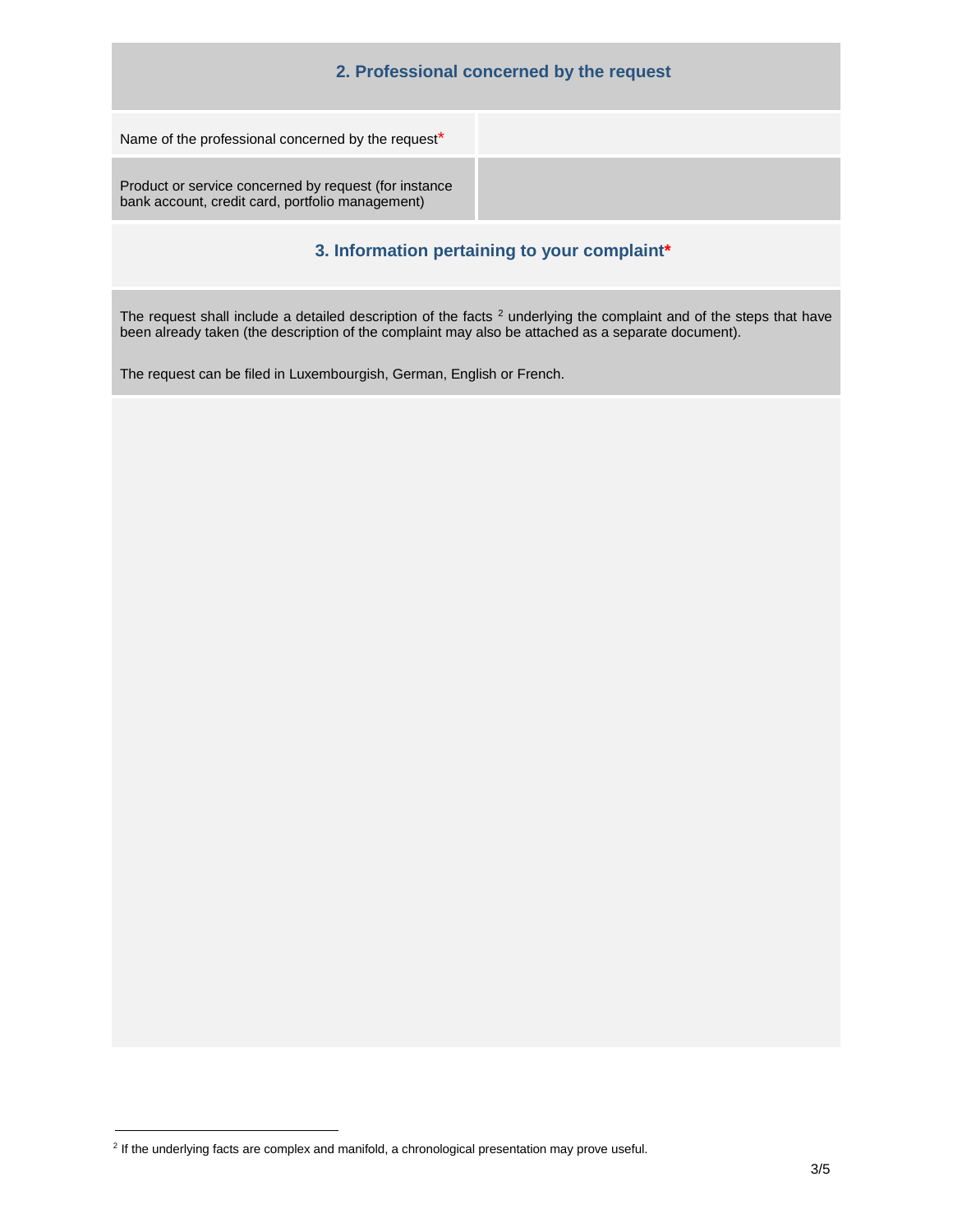# **4. List of the documents to be attached to the request**

(\* mandatory documents)

| Document N°1 | Prior letter, fax or e-mail that you have addressed to the management of the<br>professional.*<br>The CSSF only accepts complaints that have previously been sent to the person<br>responsible for the complaint handling at the level of the management of the<br>professional.                                                                                                                                                                                                                        |
|--------------|---------------------------------------------------------------------------------------------------------------------------------------------------------------------------------------------------------------------------------------------------------------------------------------------------------------------------------------------------------------------------------------------------------------------------------------------------------------------------------------------------------|
| Document N°2 | Answer of the professional*<br>2.1<br>If you received an answer from the professional: a copy of the answer to<br>document No. 1 (see above) and the reason why the professional's answer is<br>unsatisfactory<br>or<br>If you did not obtain an answer from the professional: confirmation that you did<br>2.2 <sub>2</sub><br>not obtain an answer from the professional within one month after having sent<br>document No. 1. If you have not received an answer from the professional, please tick: |
| Document N°3 | If the applicant is a natural person: a copy of a valid ID card (ID card, passport or similar<br>document).*                                                                                                                                                                                                                                                                                                                                                                                            |
| Document N°4 | If the applicant is a legal person: a copy of a valid ID card (ID card, passport or similar<br>document) of the natural person legally representing the legal person and a valid copy<br>of an official document (e.g. excerpt of the commercial register) showing that the<br>representative may represent the legal person.*                                                                                                                                                                          |
| Document N°5 | If you are a third person (e.g. lawyer) representing the applicant (natural person or the<br>natural person legally representing the legal person): copy of your power of<br>representation.*                                                                                                                                                                                                                                                                                                           |

Please attach a copy of each of the following documents to your request: